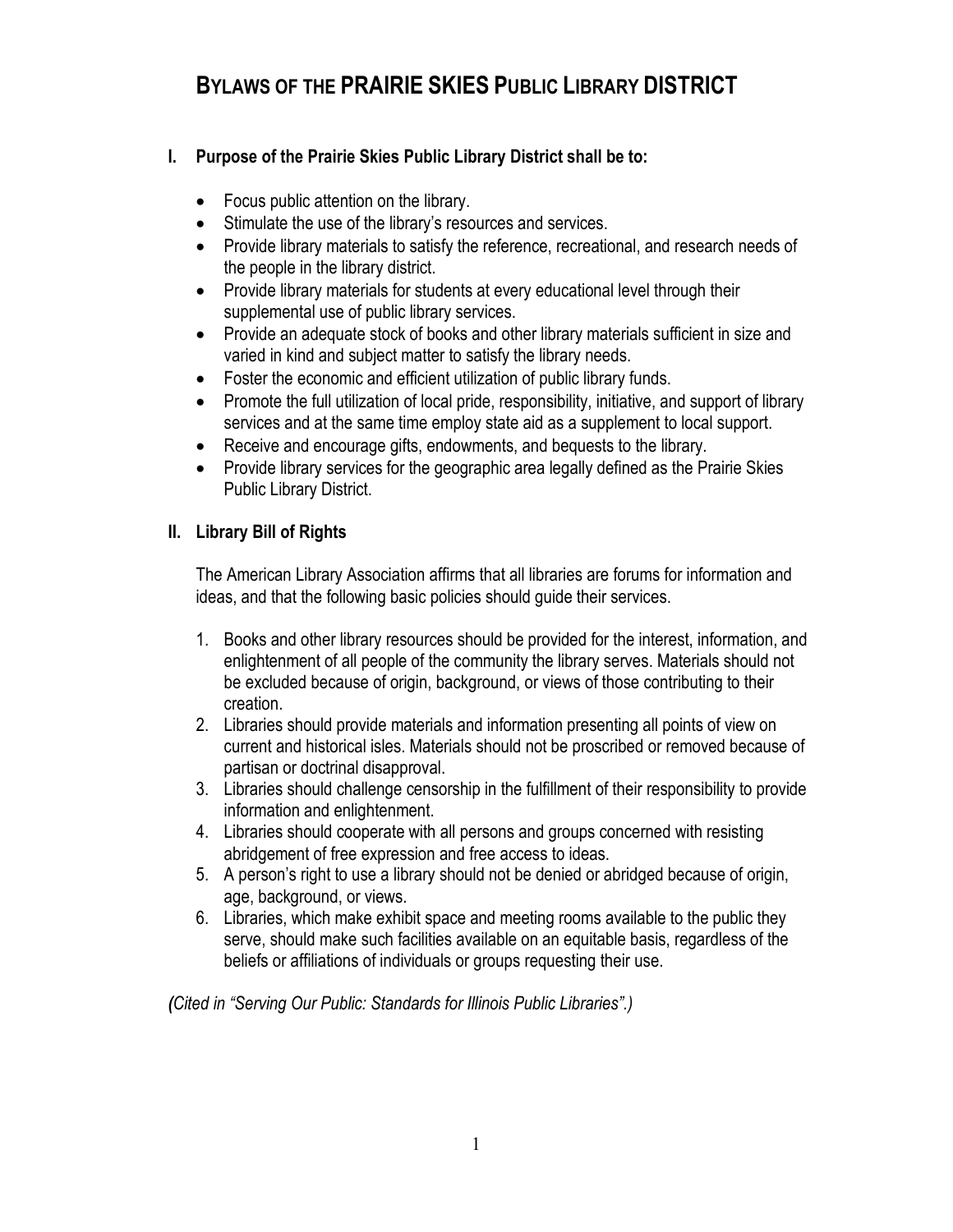#### **III. These rules are supplementary to the provisions of the statutes of the State of Illinois as they relate to the procedures of Boards of Library Trustees.**

## **1. Regular Meetings**

The regular meeting of the Board of Library Trustees of the Prairie Skies Public Library District shall be on the 2nd Tuesday of each month. The meeting shall alternate between library locations at 6:00 PM o'clock. The meetings shall be open to the public and advance notice given. At the beginning of each fiscal year, the board shall, by ordinance, specify regular meeting dates and times. The secretary of the board shall then (1) provide for the local newspaper the schedule of regular meetings of the board for the ensuing fiscal year, and (2) post the schedule of meetings in the library and on the website. Both notices shall have the dates, times, and places of such meetings.

## **2. Special Meetings**

Special meetings shall be held at any time when called by the president, secretary or by any *three* trustees of the board, provided that notice with the agenda of the special meeting is given at least 48 hours in advance, except in the case of a bona fide emergency, to board members and to any new medium which has filed an annual request for notice under the Open Meetings Act; no business except that stated in the notice and agenda shall be transacted. Notice and agenda shall be posted 48 hours in advance on the front door of the library and on the website except in the case of a bona fide emergency.

## **3. Annual Meeting**

An annual meeting shall be held in July for the purpose of hearing the annual reports of the librarian and committees. The report should include a summary of the year's work with detailed account of the receipts and expenditures, a budget for the following year, and other information according to statute.

## **4. Quorum**

A quorum at all board meetings shall consist of Four Board members of a Seven Member Board.

## **5. Board of Library Trustees**

- a. The Board of Library Trustees of the PSPLD is charged with the responsibility of the governance of the library. The Board will hire a qualified Library Director who will be responsible for the day-to-day operations of the library. The Board will meet at least once per month. These meetings will be open to the public and notice given forty-eight hours in advance.
- b. At the Board's discretion, a Clerk of the Board (non-voting member) may be hired to assume clerical and financial duties. The Clerk is an employee of the Board and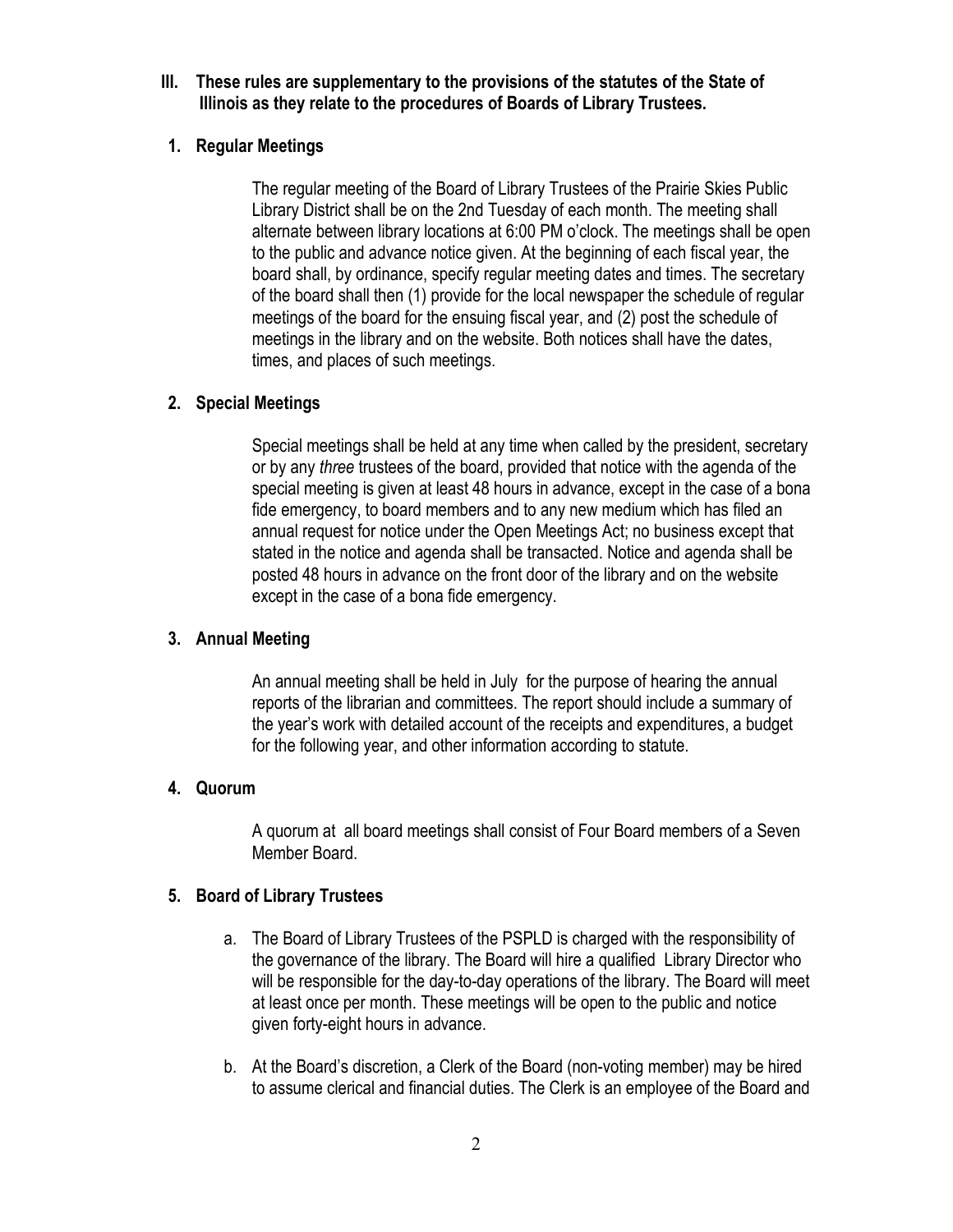is bonded in the amount approved by the board and according to statute requirement. The Library will pay for this bond.

- c. The Library Director will distribute the agenda and/or information packet for the meetings to the Board prior to meetings. Any Board member wishing to have an item placed on the agenda will contact the Library Director in sufficient time preceding the meeting to have the item placed. Any Board member who is unable to attend a meeting will notify the Library Director as soon as possible to indicate that he or she will be absent.
- d. Board members are not to be compensated pursuant to statute but will be reimbursed for necessary and related expenses as trustees. To be effective, Board members must attend most meetings, read materials presented for review. Board members attending any Library System (or other library related) workshop, seminar, or meeting using their own vehicle will be reimbursed at the rate allowed by the IRS for travel.
- e. Trustees and Employees must comply with the Ethics Ordinance # 2004-04 adopted April 13, 2004 and are expected to adhere to the ALA Ethics Standards.
- *f.* Trustee personal use of the library is restricted to regular operating hours. *(Passed March 11, 1997)*

#### **6. Public Participation at Library Board Meetings and Petitions to the Board**

- a. At each regular and special open meeting, the members of the public and Library employees may comment on or ask questions of the Board, subject to reasonable constraints.
- b. The individuals appearing before the Board are expected to follow these guidelines:
- c. Address the Board only at the appropriate times as indicated on the agenda and when recognized by the Board President.
- d. Identify oneself by full name and address and be brief. Ordinarily, such comments shall be limited to 5 minutes. In unusual circumstances, and when the person has given advance notice of the need to speak for a longer period, such person may be allowed to speak for more than 5 minutes.
- e. The Board President may shorten or lengthen a person's opportunity to speak. The President may also deny the opportunity to speak to a person who has previously addressed the Board on the same subject within the past 2 months.
- f. No more than 5 minutes shall be allowed to each subject under discussion, except with unanimous consent of the Board.
- g. The Board President shall have the authority to determine procedural matters regarding public participation not otherwise defined in Board policy.
- h. Petitions or written correspondence to the Board shall be presented to the Board at the next regularly scheduled Board meeting.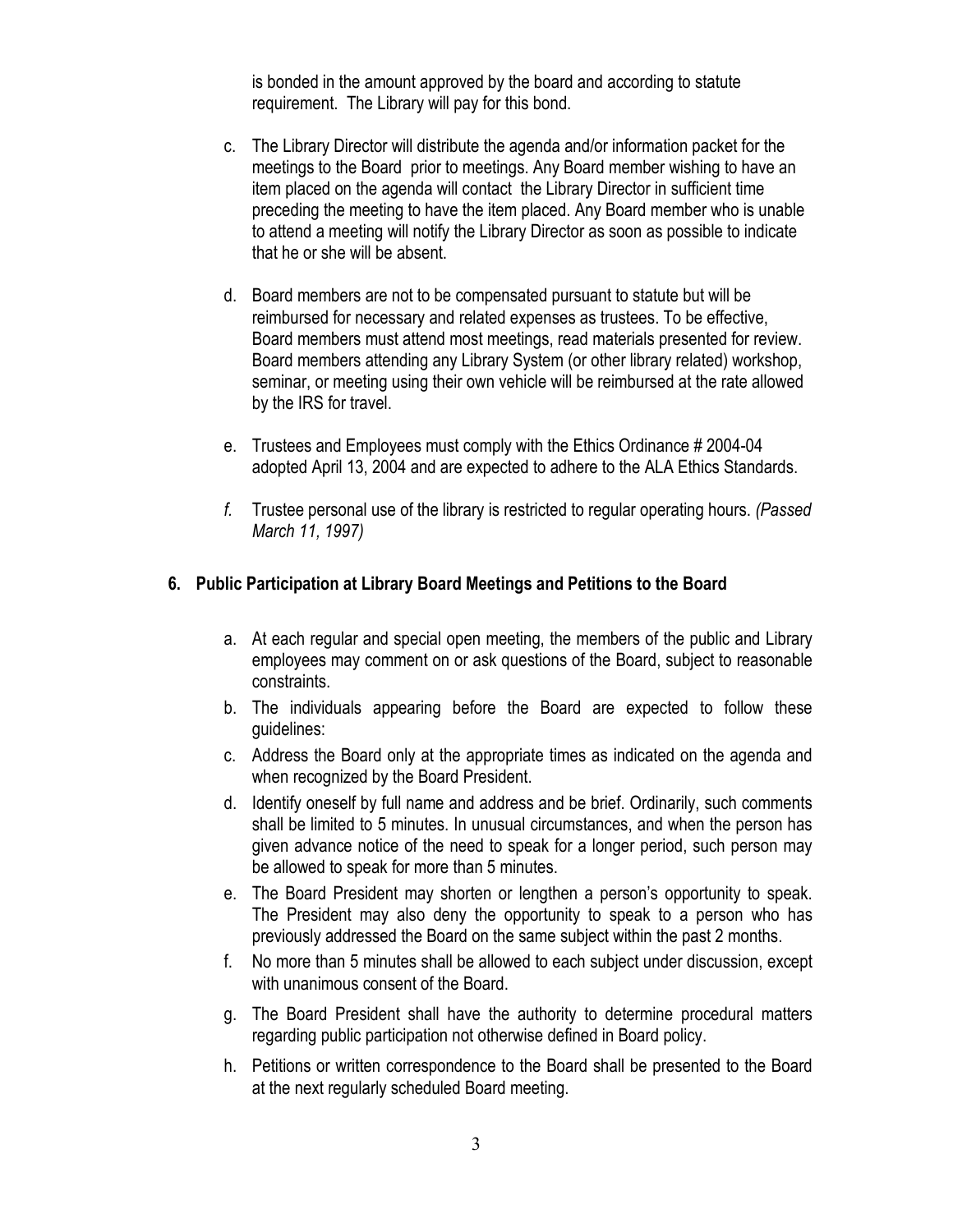#### **7. Governance**

a. *Board Responsibility*

The Board shall cooperate with other local government officials, keeping in mind the special legal responsibilities of a library board. Board members shall attend all Board meetings and committee meetings to which they are assigned and shall carry out all special assignments promptly.

b. *Library Director Responsibility*

The Library Director shall prepare all needed library reports to the government, the system, and the Illinois State Library and shall provide copies to the Board. The Librarian shall attend all Board and committee meetings except those meetings or parts of meetings in which the Librarian's salary is discussed.

## **8. Officers and Elections**

The officers of the Board shall be a president, a secretary, and a treasurer. Those officers shall be elected by a ballot vote for 1-year terms at the regular meeting in the month of June. The president shall not serve more than two consecutive terms unless by unanimous board consent. In the event of a resignation from an office, an election to fill the unexpired term of that office will be conducted by a ballot vote at the next regular meeting.

## a. **President**

The president shall preside at all board meetings, appoint all standing and special committees, serve as ex-officio member of all committees, and perform all other such duties as may be assigned by the board. The president shall be the *only* spokesperson for the Board of Library Trustees.

## b. **Secretary**

The secretary, in the absence of the Board Clerk, shall keep minutes of board meetings, record attendance, record a roll call on all votes (except when a ballot vote is taken). The secretary shall perform all other such clerical duties as may be assigned by the board.

## c. **Treasurer**

The treasurer shall assume the duties of the President in his/her absence. In the absence of the treasurer or when he or she is unable to serve, the president may perform the duties of the treasurer. The treasurer will serve on the finance committee and will supervise the keeping and maintenance of such financial records of the operations as are directed by the Board of Trustees in accordance with the rules and regulations of the State Librarian.

## **9. BUDGET AND FINANCIAL REPORTING**

a. The Director shall prepare two annual budgets in consultation with Board Clerk and Board; first, the appropriation ordinance form which anticipates the needs for the coming year, and second, an operating budget, once the available revenues are determined. The Board shall work with the Director to formulate these budgets,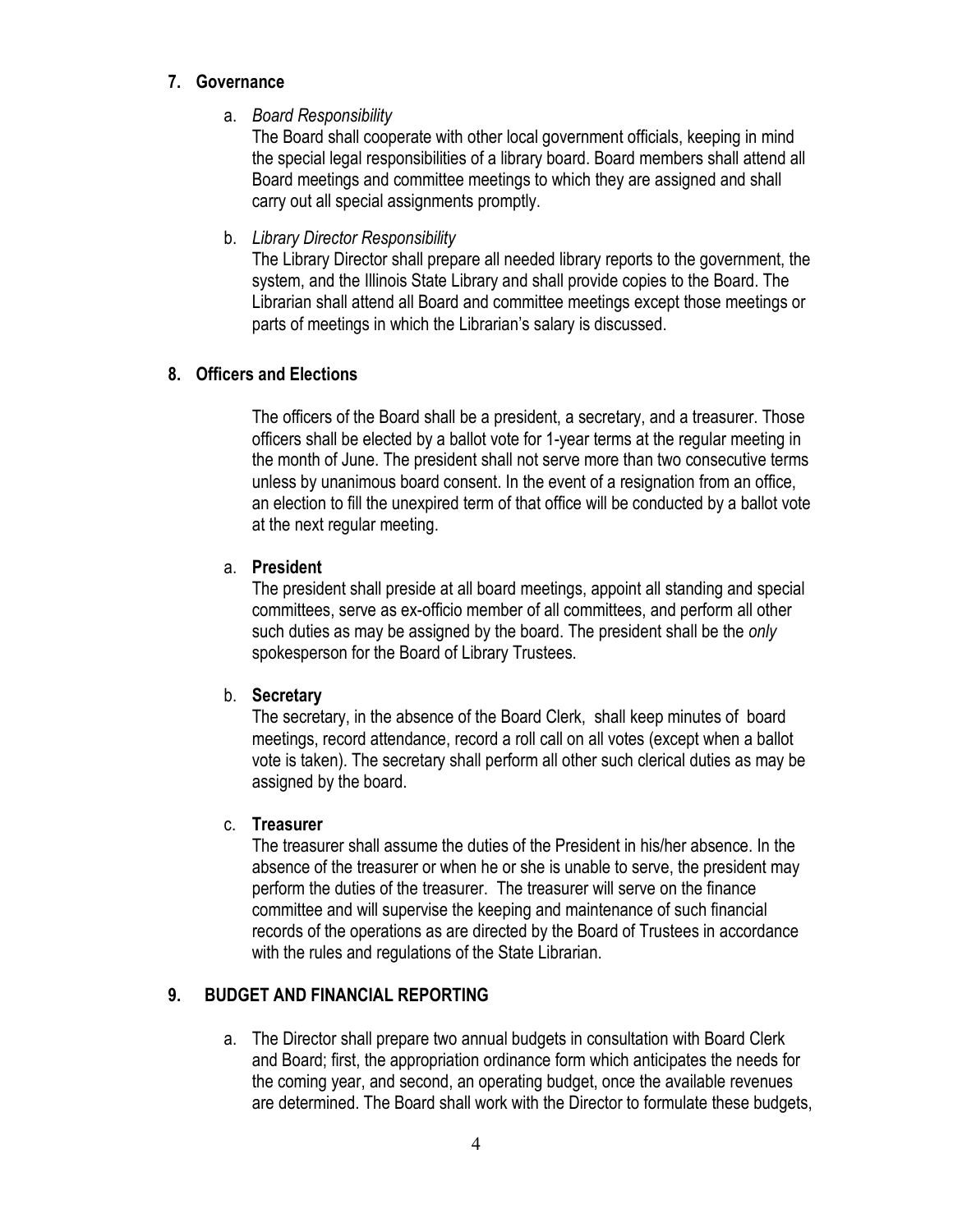adequate to carry out the library's goals and objectives, within any limitations of the state law.

- b. An annual financial report representing all monies received and disbursed by the Prairie Skies Public Library District shall be presented to the Board of Trustees by the Board Clerk at the July regular meeting for the preceding fiscal year (July 1st -- June  $30<sup>th</sup>$ ).
- c. A Corporate Authorization Resolution form should be filed with the approved financial institution after every Executive Board is newly elected.

#### **10. Banking**

- a. The funds of the Prairie Skies Public Library District shall be deposited in the bank designated by the Board of Trustees upon properly authenticated vouchers.
- b. All bank transactions are to be co-signed by 2 authorized signatures, per corporate resolution. Those authorized to sign are the 3 officers (stated above) and the Board Clerk.

#### **11. Investment of Public Funds**

- a. Purpose: The purpose of this section is to outline the responsibilities, general objectives, and specific guidelines of the investment of public funds by the Prairie Skies Public Library District.
- b. Responsibilities: All investment policies and procedures of the Prairie Skies Public Library District will be in accordance with Illinois law. The authority of the Library Board of Trustees is to control and invest public funds as defined in the Illinois Public Funds Investment Act and the investments permitted are described therein. Administration and execution of these policies are the responsibility of the Treasurer and by the designation of the Library Director or clerk acting under the authority of the Library Board of Trustees. Investments, fund balances, and status of such accounts will be reported at each regularly scheduled meeting of the Library Board.
- c. Investments will be made only in securities guaranteed by the United States Government or in FDIC or FSLIC insured institutions.
- d. Authorized investments include and will primarily consist of Certificates of Deposit, Treasury Bills and other securities guaranteed by the U.S. government, participation in the State of Illinois Public Treasurer's Investment Pool, and any other investments allowed under State law that satisfy the investment objectives of the library district.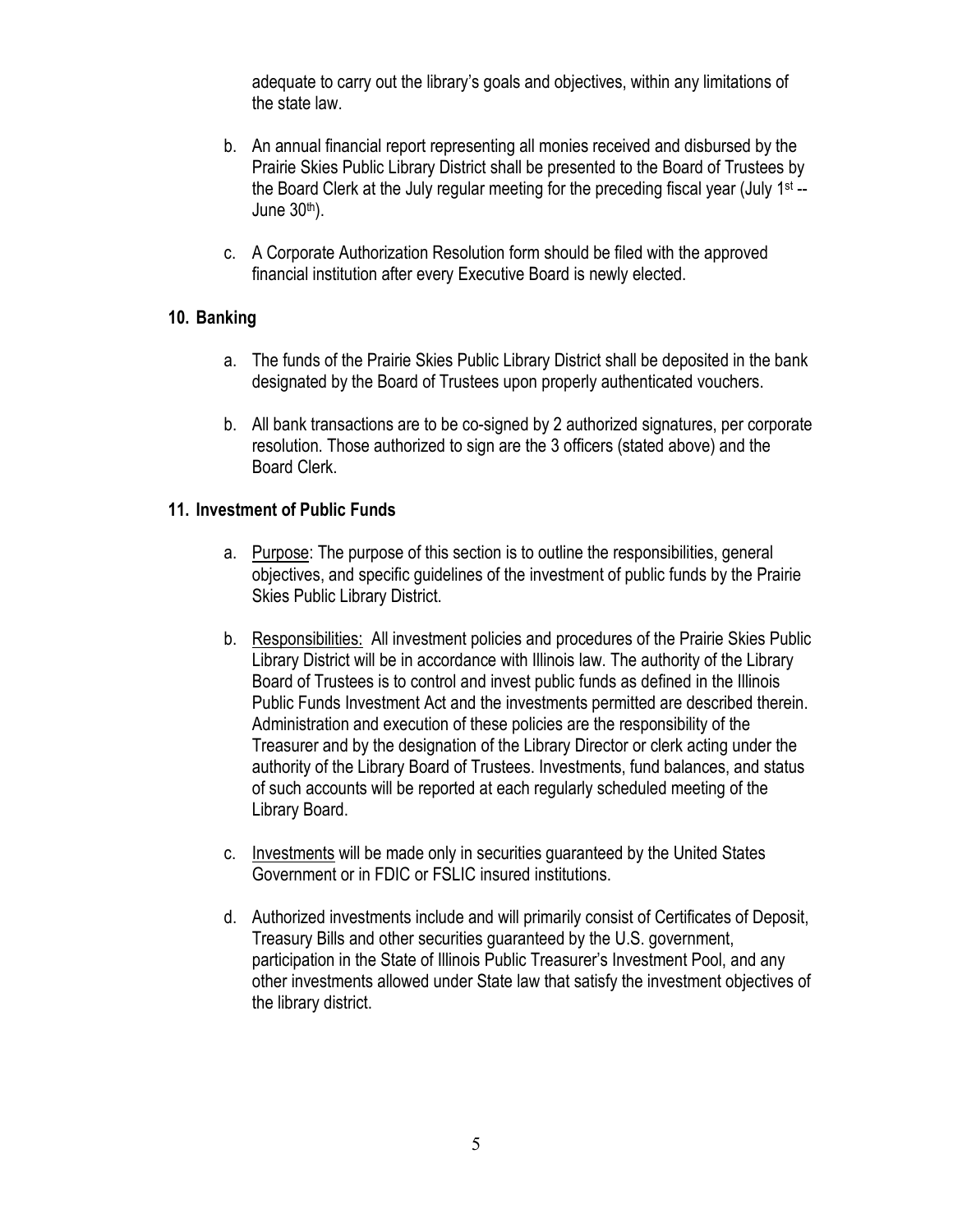### **12. Maintenance of sufficient liquidity to meet current obligations**

- a. In general, investments should be managed to meet liquidity needs for the current month plus one month (based on forecasted needs).
- b. Return on investment within the constraints of Illinois law and this investment policy, every effort should be made to maximize return on investments made. Available funds will be invested in interest bearing deposit accounts.
- c. The Prairie Skies Public Library District will require collateral in the form of pledged securities by any banking institution, which has on deposit funds in excess of the amount insured by FDIC or FSLIC coverage.

## **13. Internal Controls and Written Operational Procedures**

- a. The investment of funds will be determined based upon a majority vote of the Prairie Skies Public Library District Board of Trustees.
- b. The Board Clerk will carry out all investment requests that are determined by the Board.
- c. It is required that the Library Treasurer and the Board Clerk be bonded.
- d. Two authorized signatures are required on all checks written by the Board. All banking institutions used by the Library require signature cards. Authorized individuals are the Board President, Treasurer, Secretary, and Board Clerk.
- e. The library director of PSPLD is authorized to make deposits into appropriate library accounts. Such deposits include, but are not limited to, the deposit of accumulated fees and fines, gifts, donations, grants, and tax receipts.
- f. Tax disbursements will be received either by wire transfer, Direct Deposit, or mailed to the Prairie Skies Public Library locations and invested within two business days of receipt.

## **14. Purchasing**

- a. The Library Director shall be authorized to make reasonable purchases necessary for day to day operations without prior approval from the Board of Trustees. There will be up to a limit of \$500.00 for non-routine items.
- b. All other purchases or contracts must be approved by a majority of the Board at a regular or special meeting prior to making such purchases or entering into such contracts.
- c. All purchases or contracts, except those for professional services, i.e.; legal, engineering, etc., in excess of \$25,000 must be advertised for competitive bidding in accordance with the Public Library District Act (75 ILCS 16/Art. 40 heading) ARTICLE 40 BUILDINGS, EQUIPMENT AND ACCUMULATIONS .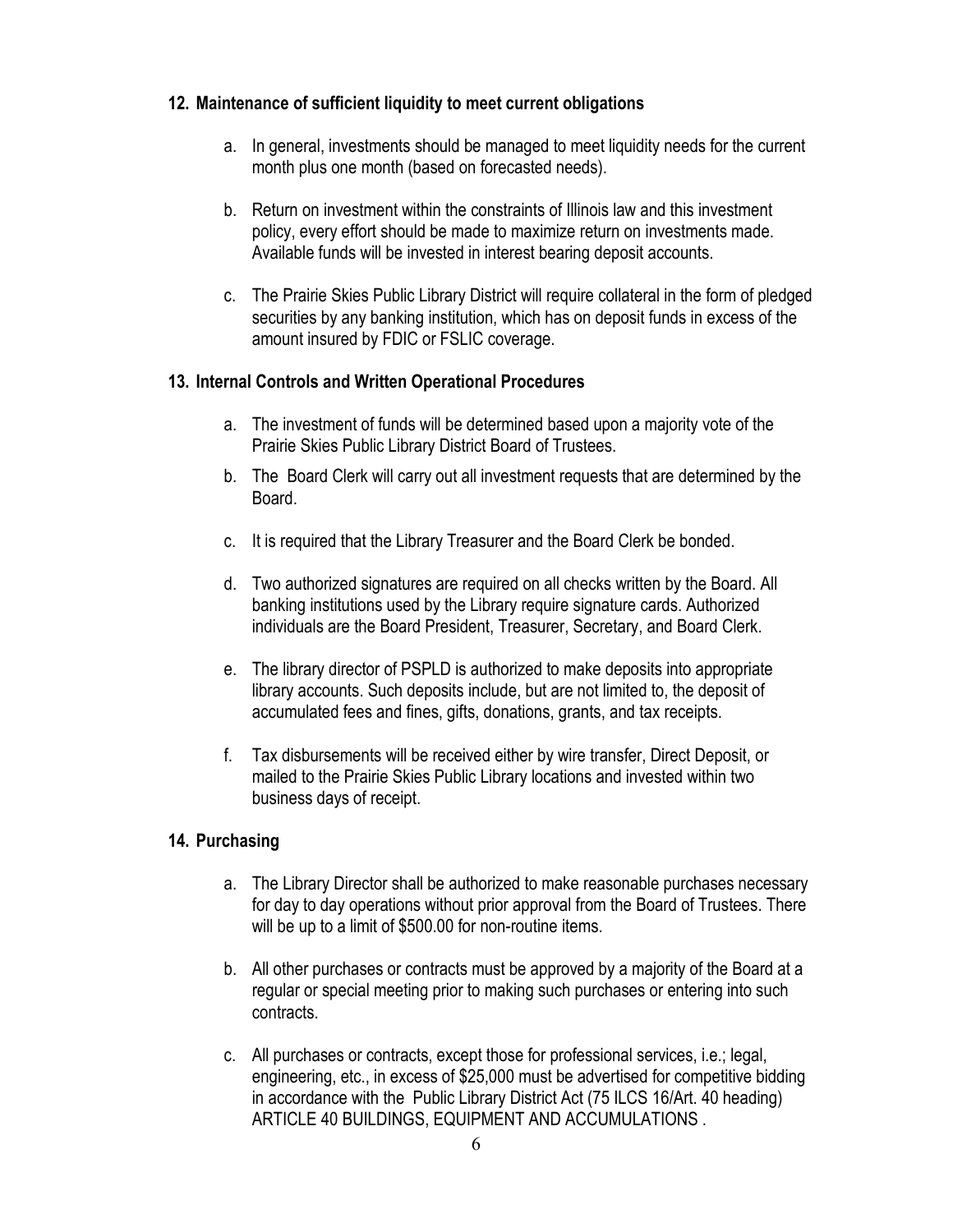d. Competitive bidding may be waived by a 2/3-majority vote of the Board of Trustees at a called meeting only when a definite emergency condition exists which threatens the immediate safety of public health.

#### **15. Special Committees**

Special committees may be appointed by the president to present reports or recommendations to the Board and shall serve until the completion of the work for which they were appointed.

#### **16. Standing Committees**

The standing committees shall be appointed annually in the month of July and shall consist of three members in addition to the Library Director and President. The standing committees at their first meeting shall elect a chairperson. The standing committees shall be the Finance Committee, Personnel Committee, Policy Committee, Technology Committee and the Building Committee. The Main library shall be the depository of all committee reports.

#### a. **Finance Committee**

The Board Treasurer and Clerk serve on the Finance Committee. Its responsibilities include, but are not limited to, drafting a preliminary Budget or Budget and Appropriations Ordinance for full board approval, drafting a Levy for full board approval, drafting a working budget for full board approval, monitoring library investments, and implementing the library's investment policy.

#### b. **Personnel Committee**

The Personnel Committee's responsibilities are, but are not limited to, preparation of the annual review of the Library Director for discussion among the full board prior to the formal review, assisting the Library Director in the preparation of his or her annual statement of goals and objectives for the coming year, and assuming a leadership role in the resolution of any personnel conflict which cannot be resolved by the Library Director. The Library Director is responsible for the annual review of all other library employees.

#### c. **By-Laws/Policy Committee**

The primary responsibility of the By-Laws/Policy Committee is to develop the Library Policy. This policy shall include the division of responsibility between Board and staff, a Library Materials Selection Policy, and shall adhere to the "Library Bill of Rights" and the "Freedom to Read" statements of the American Library Association. The committee shall determine the library regulations governing the use of the Library and review sections of existing policy in a systematic fashion to ensure that all policy is reviewed as needed. As a result of such policy reviews, the Policy Committee will make recommendations regarding additions or changes to existing policy as well as deleting policies which are no longer appropriate or of value. The entire Library Policy must be approved by Board vote and made readily available to the public.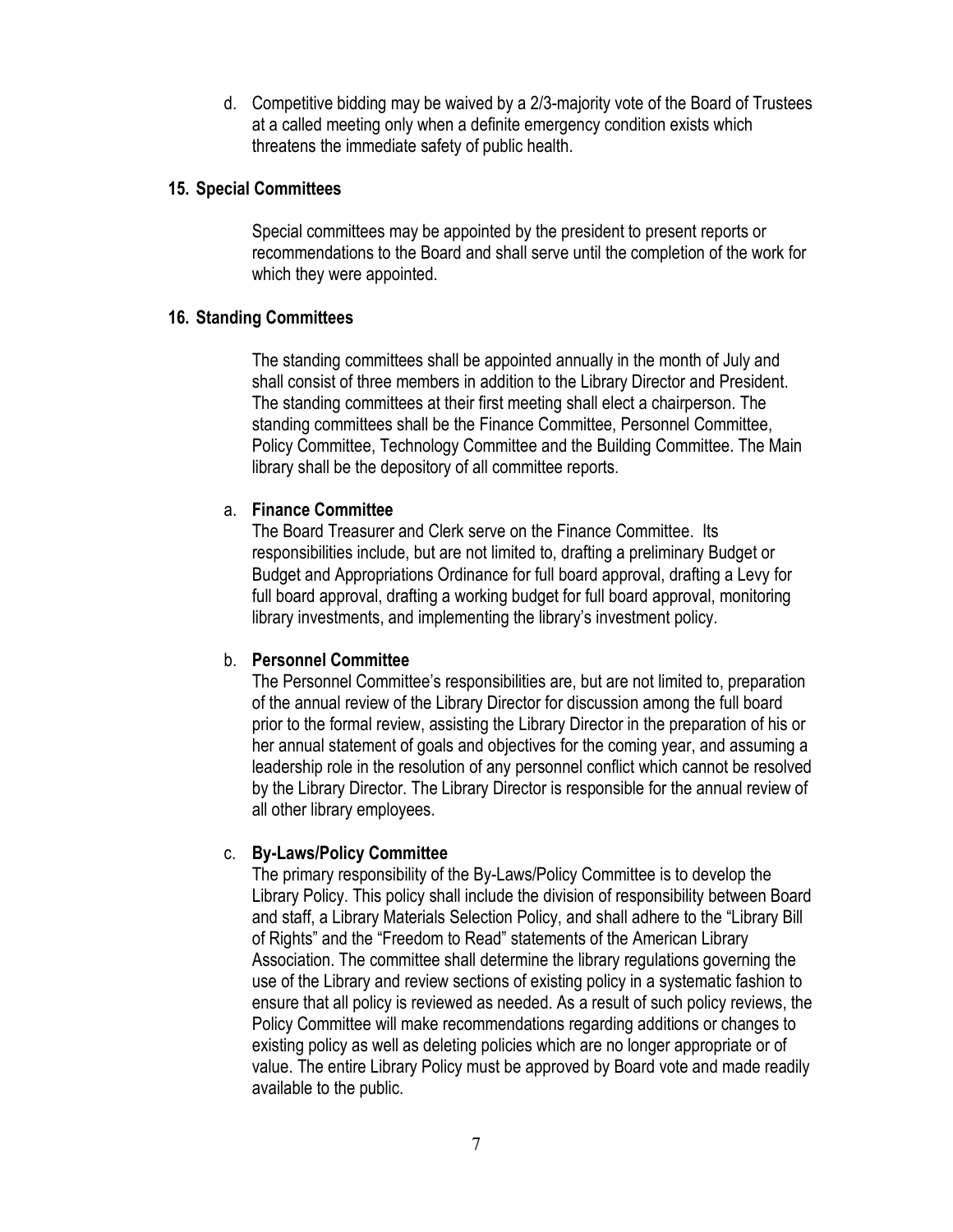### d. **Building and Maintenance Committee**

The Building and Maintenance Committee's responsibilities include, but are not limited to, conducting an annual inspection of the library's physical facility to identify areas which are in need of repair, and making recommendations to the full board regarding any and all repairs which are deemed necessary either as a result of the annual inspection or throughout the year as the need arises.

### e. **Technology Committee**

The Technology Committee's responsibilities are to write a mission statement, review annually the technology plan, and make changes as needed, set goals and review technology inventory, current and projected. Ensure the library's technology meets the current needs of the patrons.

## **17. Order of Business**

The following Order of Business shall be followed at regular meetings:

- i. Call to order
- ii. Roll call, recording both present and absent members
- iii. Secretary's report, approval of minutes as received or corrected
- iv. Correspondence, communications, and public comments
- v. Financial report, approval of bills payable
- vi. Director's report
- vii. Committee reports, in order of their appearance in the Bylaws
- viii. Unfinished business
- ix. New business
- x. Other
- xi. Adjournment

#### **18. Parliamentary Procedure**

Robert's Rules of Order revised shall govern the parliamentary procedure of the Board, unless otherwise specified in the Bylaws.

#### **19. New Trustees**

The Director shall meet with new trustees to examine the property and review services and shall present to new trustees a packet, which includes the Library Policy and other procedural material, a list of trustees and committees, minutes and financial reports for the previous 12 months and other pertinent information.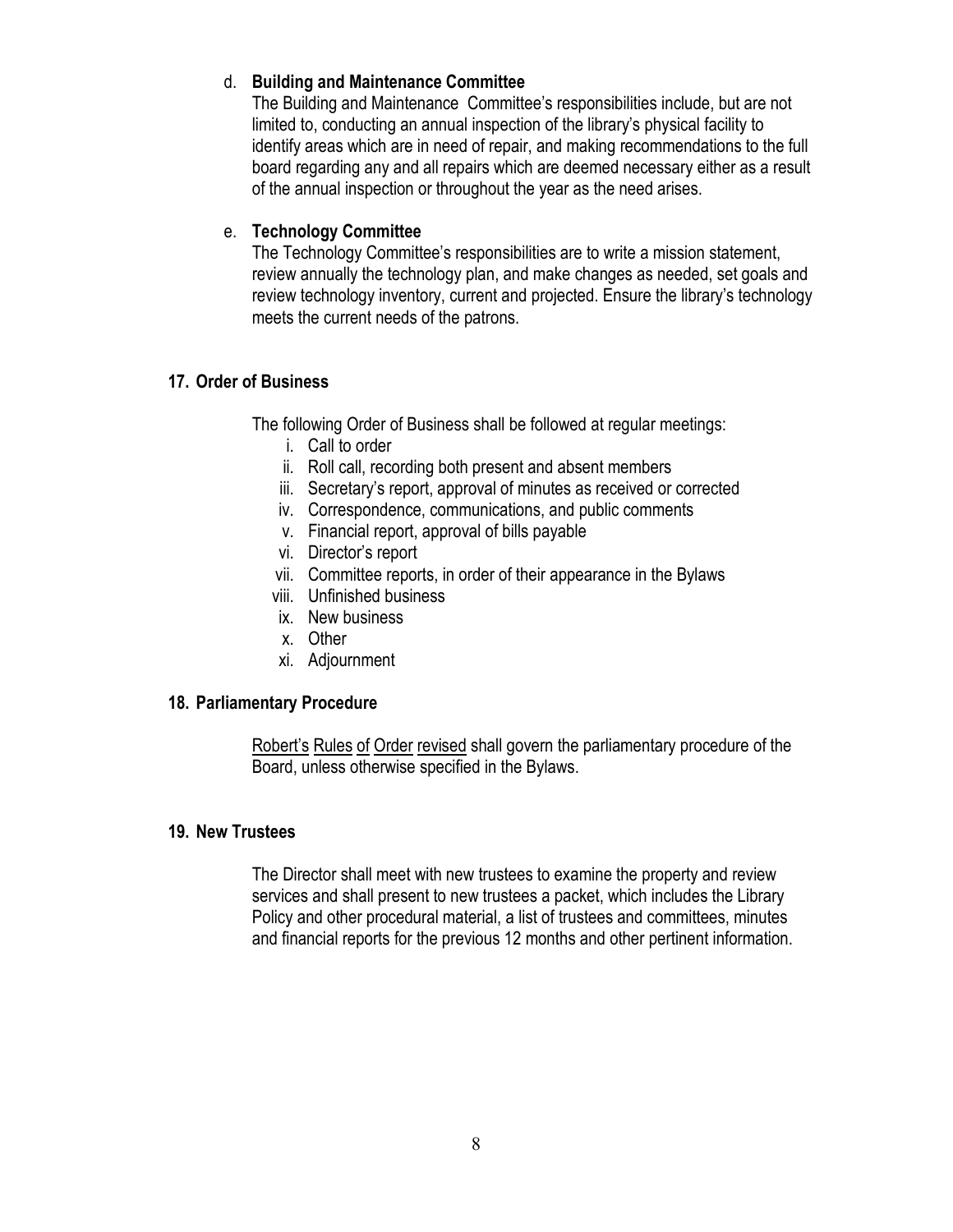#### **20. Duties of the Director**

The Director shall administer the policies adopted by this Board. Among duties and responsibilities of the Director shall be that of hiring personnel (with Board approval), directing, supervising and disciplining of all staff members, monthly and annual reports as required by the Board, and recommending such policy and procedure as will promote the efficiency and service of the library. The Director shall attend all board meetings (as a non-voting member) and serve on all committees.

#### **21. Amendments**

Amendments to these Bylaws, the Library Policy, or any other policy or procedural document may be proposed at any regular meeting of the Board and will become effective when adopted by a majority of those members present providing they represent a quorum.

#### **22. RECORDS TO BE RETAINED**

Records Unit/Record Management Section/Illinois State Archives/Springfield, IL 62756. (217.782.7075) The Prairie Skies Public Library District retains records in accordance with directives from the Local Records unit.

#### **23. Administrative Records**

- a. Administrative records of the library shall be kept at the main branch of the Prairie Skies Public Library and shall be available to the public upon request. These shall include the monthly and annual reports of the library, all financial reports, minutes of the public Board meetings, and actions and other such items as the Board or Director shall file there.
- b. Staff personnel records are confidential and shall be kept in a secure place, and only the Library Director or any person authorized by the Library Director shall have access to these records.
- c. Executive session written minutes may be stored in a locked fireproof file cabinet at the Main Branch . They will be reviewed by the secretary every 6 months, in accordance with the Illinois Open Meetings Act. The verbatim tape may be destroyed without notifying the State Archivist no less than18 months after the meeting but only if the public body approves the destruction. Written minutes of the meeting will be retained.
- d. Unless the recording has been disclosed, the verbatim record is not open for public inspection or subject to discovery except in a lawsuit brought to enforce the Open Meetings Act, and then the court can review the tape to determine if there has been a violation of the Act. Per the Amendment "Illinois Open Meetings Act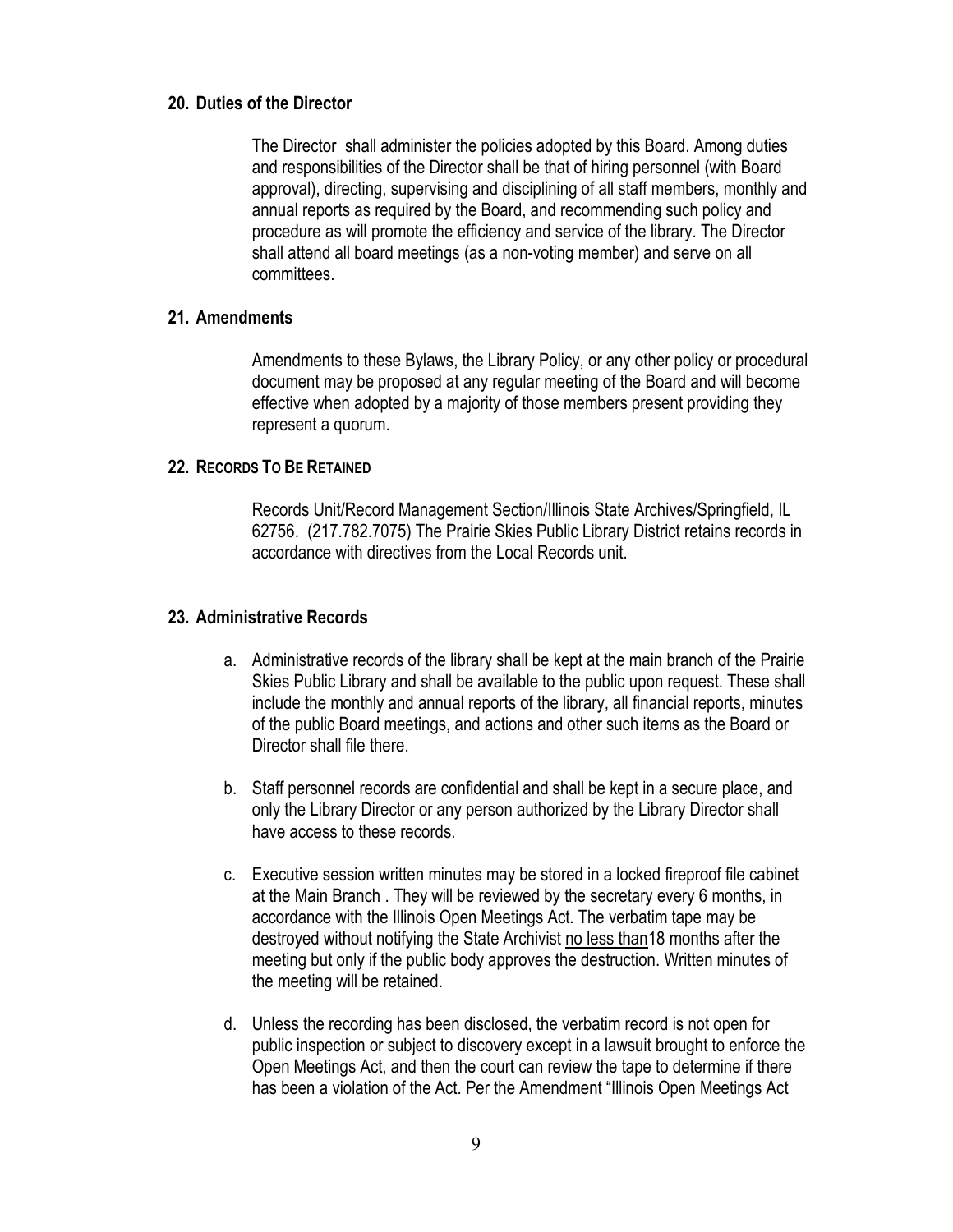Amendment (SB 1586) aka P.A. 93-0523 modifies Illinois Statute #5 ILCS 120/2.06 signed into law by Governor Blagojevich August 12, 2003.

## **24. Circulation Records**

- *a.* Circulation records and other records identifying the names of library users with specific materials hereby are recognized as confidential in nature, and access thereto is hereby restricted to library staff and those members of the public with a legitimate interest therein, as hereafter provided for. *(The Library Records Confidentiality Act [75 ILCS 70/1] provides that registration and circulation records of a library are to be confidential and cannot be published or made available to the public except by a court order, or the rare example of someone's personal health and safety requiring that a sworn law enforcement officer be given the information of an individual's name and address based on a sworn statement by the officer of such need. Statistical reports of circulation and registration may be published if the reports do not identify particular individuals)*
- b. All library staff and employees are hereby advised that such records shall not be made available to casual members of the public, the press, or to any agency of State, Federal, or Local government, except pursuant to such process, order, or subpoena as may be authorized under the authority of and pursuant to Federal or State law relating to civil, criminal, or administrative discover procedures or legislative investigative power.
- c. Library staff shall observe the following procedures: On receipt of any legal process, order, or subpoena, the library staff member in charge will immediately consult with the President of the Board, Library Director and the Library Attorney to insure that (a) the document is in proper legal form, and (b) there has been a proper showing of good cause for its issuance in a court or Administrative body of competent jurisdiction. Until the legality of such process, order, or subpoena has been affirmatively shown to the satisfaction of the Library Attorney, the Library will resist its issuance or enforcement until any such defects have been cured.

#### **25. FRIENDS OF THE LIBRARY**

- a. The Board of Library Trustees of the Prairie Skies Public Library District looks upon the establishment of the Friends of the Library as a worthwhile community endeavor which will benefit the library.
- b. Advance information regarding all Friends of Library projects shall be provided to the Library Director and the Board of Library Trustees of the Prairie Skies Public Library District. The Board of Library Trustees acknowledges that it does not supervise the activities of the Friends of the Library.
- c. The Board of Library Trustees acknowledges that the Friends of the Library is an organization separate and apart from the Prairie Skies Public Library District, and that the Friends of the Library has its own Board and its own goals and purposes.